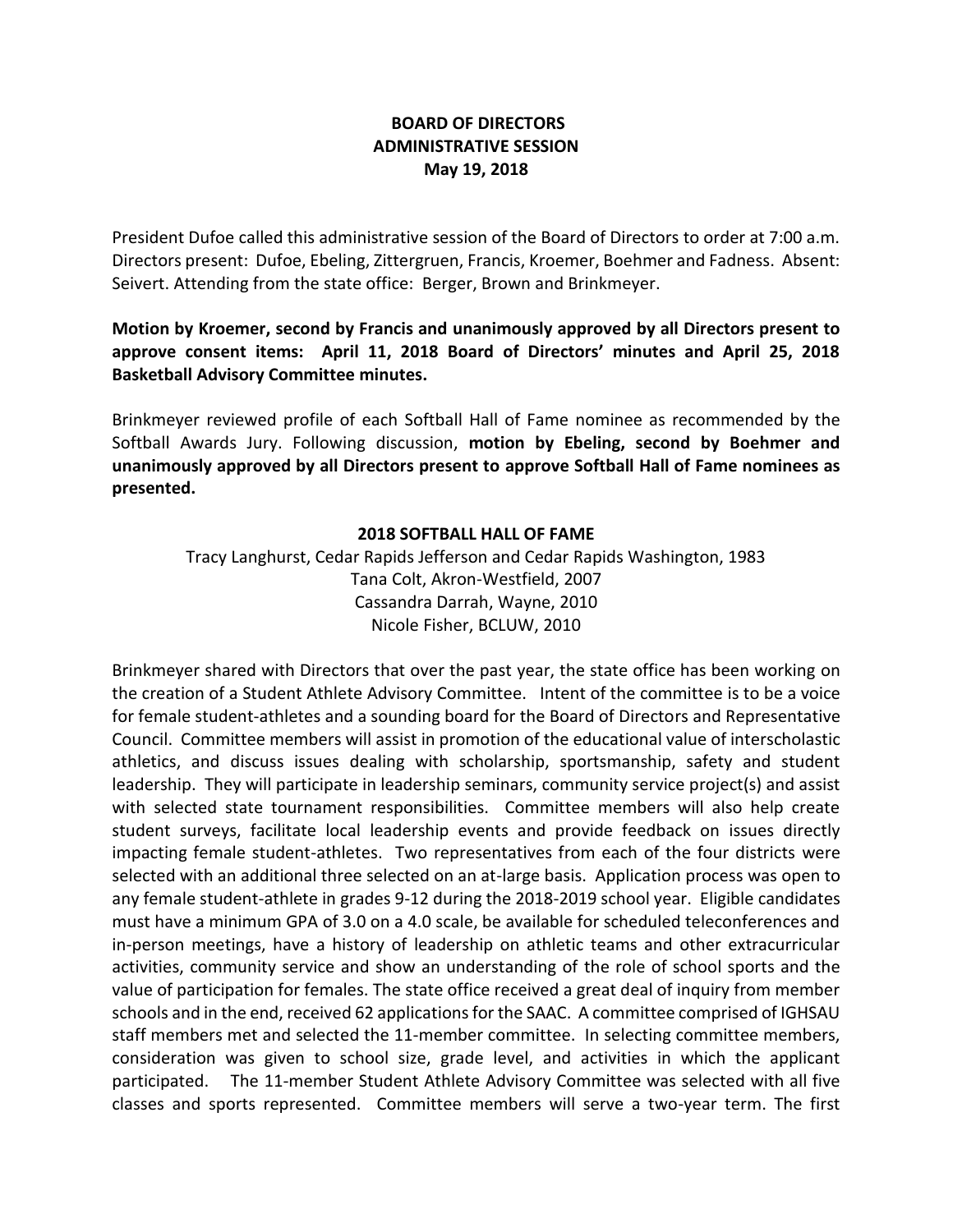meeting for the SAAC is scheduled on September 12 at the state office. **Upon review and discussion, motion by Fadness, second by Kroemer and unanimously approved by all Directors to approve the Student Athletic Advisory Committee as presented.** 

An update on golf was given by Brinkmeyer. First round of regional play was May 14 (classes 1A and 2A) at 25 sites. Brinkmeyer reminded Directors that the top eight individuals advance (plus 8<sup>th</sup>-place ties) to the regional final meet, top two teams advance to the regional final plus the third-place team if the host school, playing on its home course, finishes first or second. Twenty regional final meets for all classes is scheduled for May 21. The top eight individuals (plus 8<sup>th</sup>place ties) advance to the state tournament. The top two teams only advance to the state meet. At the regional final, third-place teams do not advance to the state meet if the host school finishes first or second on its home course. The state golf tournament will be played over two days – May 29 and 30. Class 1A will play at the American Legion Course in Marshalltown, 2A at Lake Panorama National Golf Course in Panora, 3A at Coldwater Links in Ames and 4A at Elmwood Country Club in Marshalltown. New this year, the first round of state tournament play will commence with a shotgun start. The second-day will start with tee times at 9:00 a.m. The new second-day format is intended to create more of a tournament atmosphere with the lowestscoring golfers paired in the last group of the day. The state co-ed tournament will be contested at the American Legion Golf Course in Marshalltown (1A) and Coldwater Links in Ames (2A) and will utilize a shotgun start.

Brinkmeyer presented an update on soccer. So far this season there have been 9 ejections (1 coach and 8 players), which is comparable to past years. Regional tournaments for 1A are May 29, June 1 and 4, 2A will compete on May 24, 29 and June 4 and 3A tournaments are May 26, 30 and June 4. The state soccer tournament will be held at the Cownie Soccer Complex in Des Moines on June 7-9. Reminder was given that state tournament competition will begin one hour earlier than in previous years. The change allows management more flexibility in case of weather issues.

Jim Albertson has been contracted as the IGHSAU's Coordinator of Soccer Officials. A reminder was given that this soccer season the IGHSAU is implementing a soccer survey project to gather information from coaches and officials following each soccer game. Those reports are currently being received by the IGHSAU. Subsequently, the state office is able to follow up on any issues that are reported such as the condition of a soccer field. Brinkmeyer indicated she would like to condense the regional soccer tournament schedule. She also informed Directors that the Soccer Advisory Committee will have preliminary discussion on the potential of a co-ed state soccer tournament. Benefits for a co-ed tournament would allow girls' and boys' teams to play every other day allowing a day's rest between matches and would also allow the girls' tournament to be moved up one week, which provides families an additional free week in the summer.

Because Ross was unable to attend the meeting due to responsibilities associated with the state track meet, Berger shared the track and field update. State qualifying meets were held on May 10. A review of how state qualifiers are determined was presented: Class 1A – 10 sites, first place plus 14 at large, 2A – eight sites, first and second place plus eight at large, 3A – eight sites,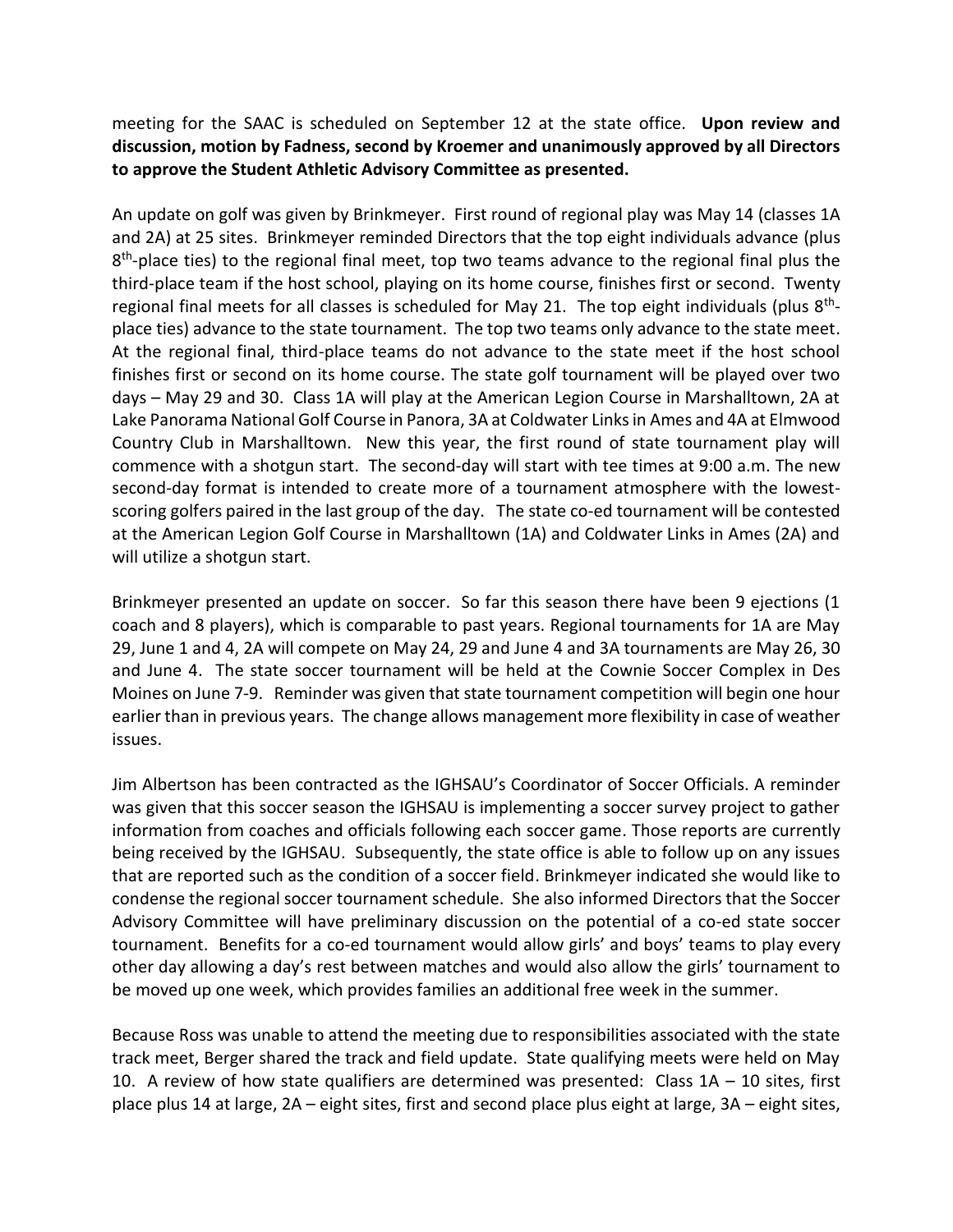first and second place plus eight at large and class 4A – six sites, first and second place plus 12 at large. "Ticket Punched" placards were given to the automatic qualifiers the night of the state qualifying meets. The IGHSAU was represented well on social media the night of state qualifying meets with qualifiers posting pictures with their "Ticket Punch" placards.

This is the first year GoFan has been utilized at the state co-ed track and field meet. Spectators can purchase tickets in advance utilizing GoFan. Purchasing a ticket upon arrival at the stadium remains an option. Two representatives from GoFan have be on site all three days to assist with any situations that may occur. There have been miniscule problems. Every day ticket sales have increased.

Directors reviewed and discussed the 2018 state softball tournament schedule as presented by Berger. Teams losing in the quarterfinal round will play one additional game the following day – either Tuesday or Wednesday. All semifinal round games will be on Wednesday. Third and fourth-place consolation games are scheduled on Thursday and Friday approximately one hour prior to the championship games. Championship game times are approximate and could change depending on television. Currently, the class 1A championship will be played on Thursday at 6:00 p.m. and the 2A championship at 8:15 p.m. Class 3A will play its championship game at 3:30 p.m. on Friday followed by 4A at 5:45 p.m. and 5A at 8:00 p.m.

Coaches will now evaluate umpires on a weekly basis. They will be required to evaluate umpires at the same time they update QuikStats. This is an effort to try and get more umpire data and more coaches involved. Our Coordinator of Softball Officials will have access to the information and will be able to utilize it when making tournament assignments.

In the absence of Ihnen, Berger gave the tennis season update. Team tennis regional finals are being contested today. Class 1A state tennis will be at Byrnes Tennis Center in Waterloo and class 2A at Hawkeye Tennis and Recreation Complex in Iowa City. Singles and doubles competition will be held on Wednesday and Thursday, May 30 and 31. State team tennis is slated for Saturday, June 2. State co-ed tennis tournament will be held Tuesday, June 5 in Des Moines and Ankeny. Fadness voiced concern about the tennis facility in Waterloo. Berger shared with Directors there are two criteria in selecting sites for the state tennis tournament 1) number of courts. Twelve courts are needed at each site and 2) the availability of an inside facility. An inside facility is needed in case of inclement weather. There aren't a great number of sites that offer both. Additional discussion ensued.

Discussion regarding management's request that the Board of Directors grant the IGHSAU Executive Director the authority to use discretion to recommend that students entering or leaving a private school have immediate eligibility under 36.15(3) a. 9 of the General Transfer Rule in cases when there is a founded case of bullying and harassment. This request was made due to the fact that non-public school students are not provided relief under exception "j" of 281.36.15(4) Open enrollment transfer rule. Exception "j" states: "if the district of residence determines that the pupil was previously subject to a founded incident of harassment or bullying as defined in section 280.28 while attending school in the district of residence." Situations